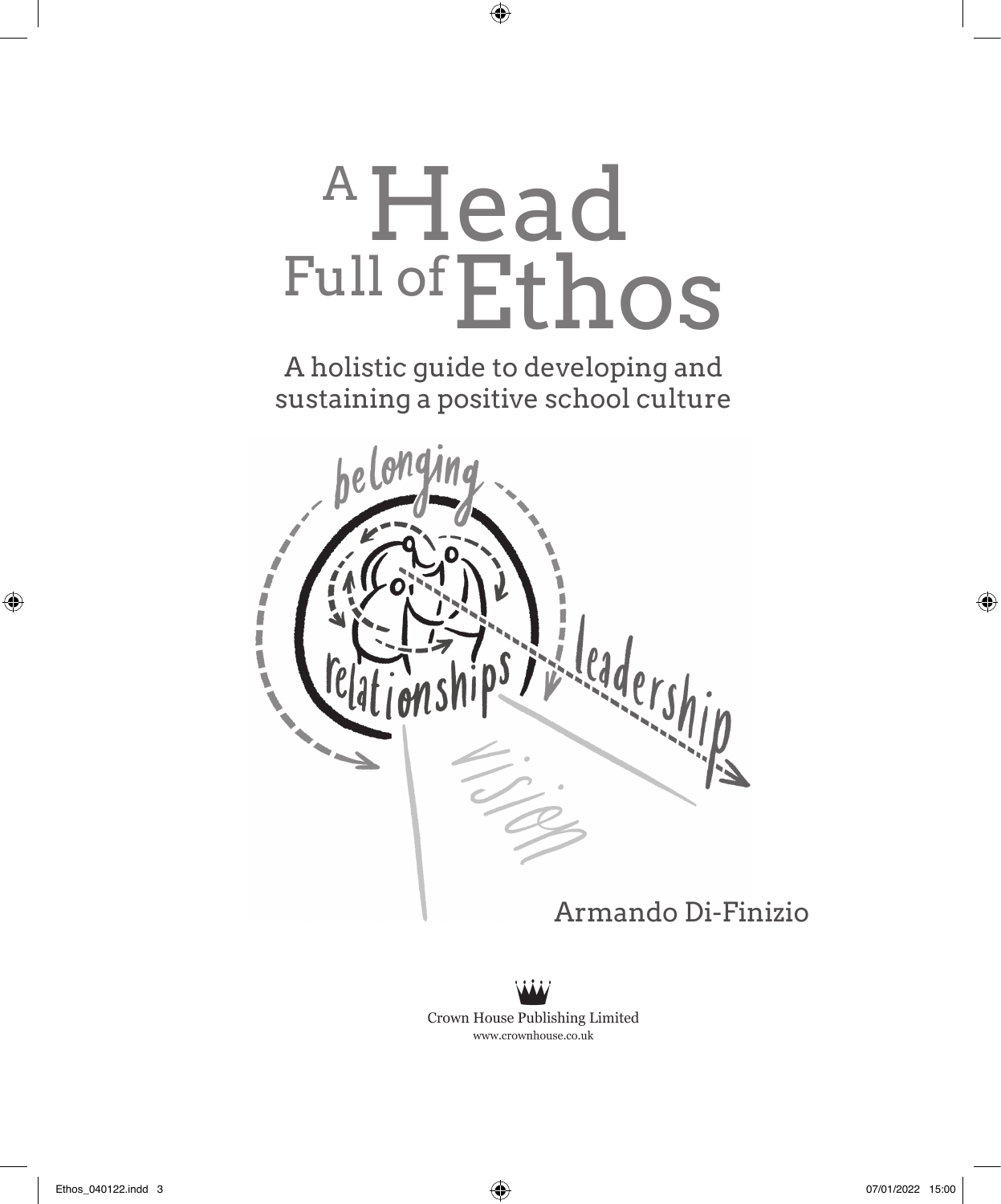#### First published by Crown House Publishing Limited Crown Buildings, Bancyfelin, Carmarthen, Wales, SA33 5ND, UK www.crownhouse.co.uk

and

Crown House Publishing Company LLC PO Box 2223, Williston, VT 05495, USA www.crownhousepublishing.com

© Armando Di-Finizio, 2022

The right of Armando Di-Finizio to be identified as the author of this work has been asserted by him in accordance with the Copyright, Designs and Patents Act 1988.

Illustrations © Jason Ramasami, 2022

The right of Jason Ramasami to be identified as the illustrator of this work has been asserted by him in accordance with the Copyright, Designs and Patents Act 1988.

First published 2022.

Image page 117 © elenvd – stock.adobe.com.

Quotes from Ofsted and Department for Education documents used in this publication have been approved under an Open Government Licence. Please see: http://www.nationalarchives.gov.uk/doc/open-government-licence/version/3/.

All rights reserved. Except as permitted under current legislation no part of this work may be photocopied, stored in a retrieval system, published, performed in public, adapted, broadcast, transmitted, recorded or reproduced in any form or by any means, without the prior permission of the copyright owners. Enquiries should be addressed to Crown House Publishing.

Crown House Publishing has no responsibility for the persistence or accuracy of URLs for external or third-party websites referred to in this publication, and does not guarantee that any content on such websites is, or will remain, accurate or appropriate.

British Library Cataloguing-in-Publication Data

A catalogue entry for this book is available from the British Library.

Print ISBN 978-178583587-2 Mobi ISBN 978-178583605-3 ePub ISBN 978-178583606-0 ePDF ISBN 978-178583607-7

LCCN 2021949266

Printed and bound in the UK by Charlesworth Press, Wakefield, West Yorkshire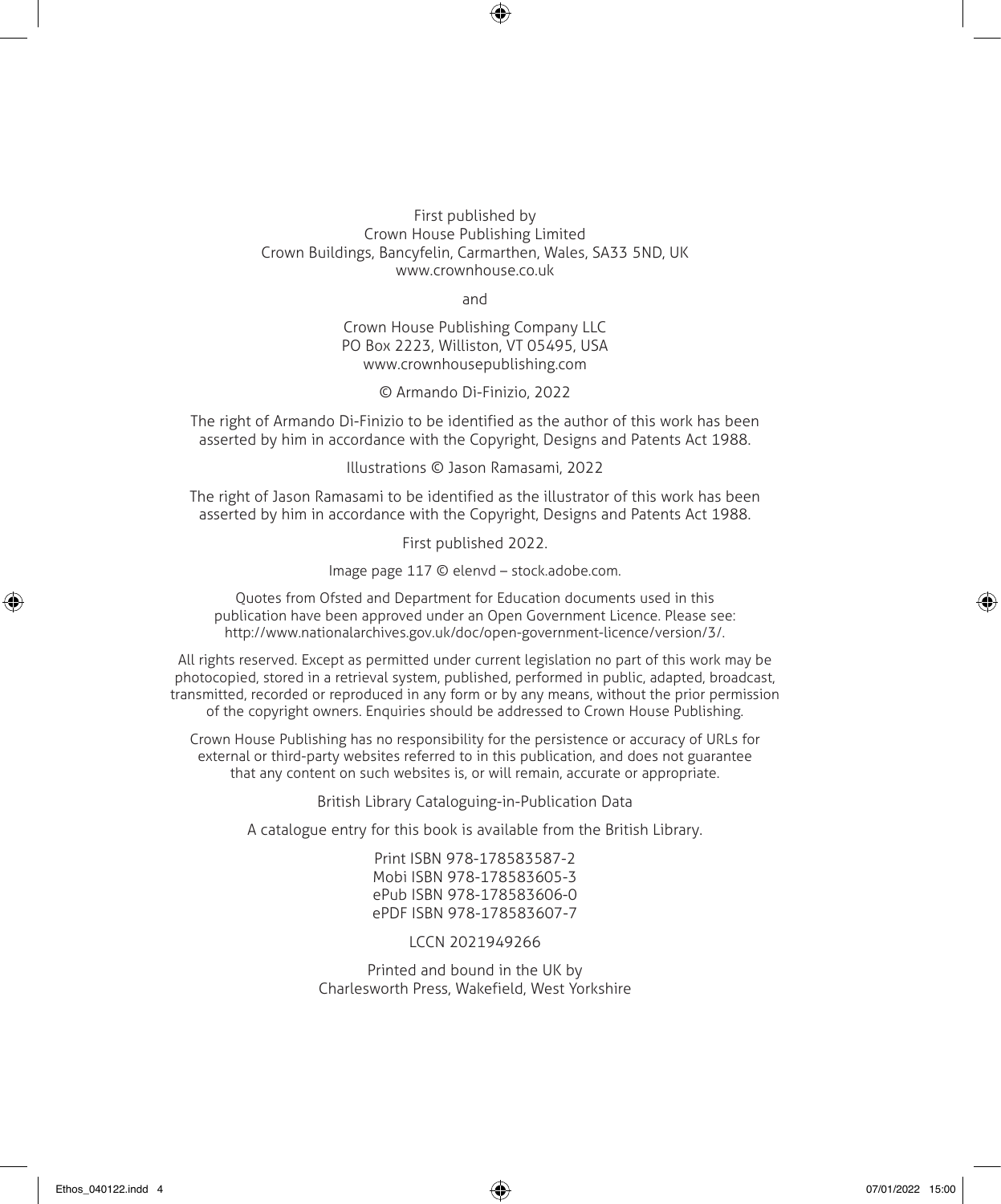To Sandra Lane: my wife, friend and mentor.

I am very fortunate.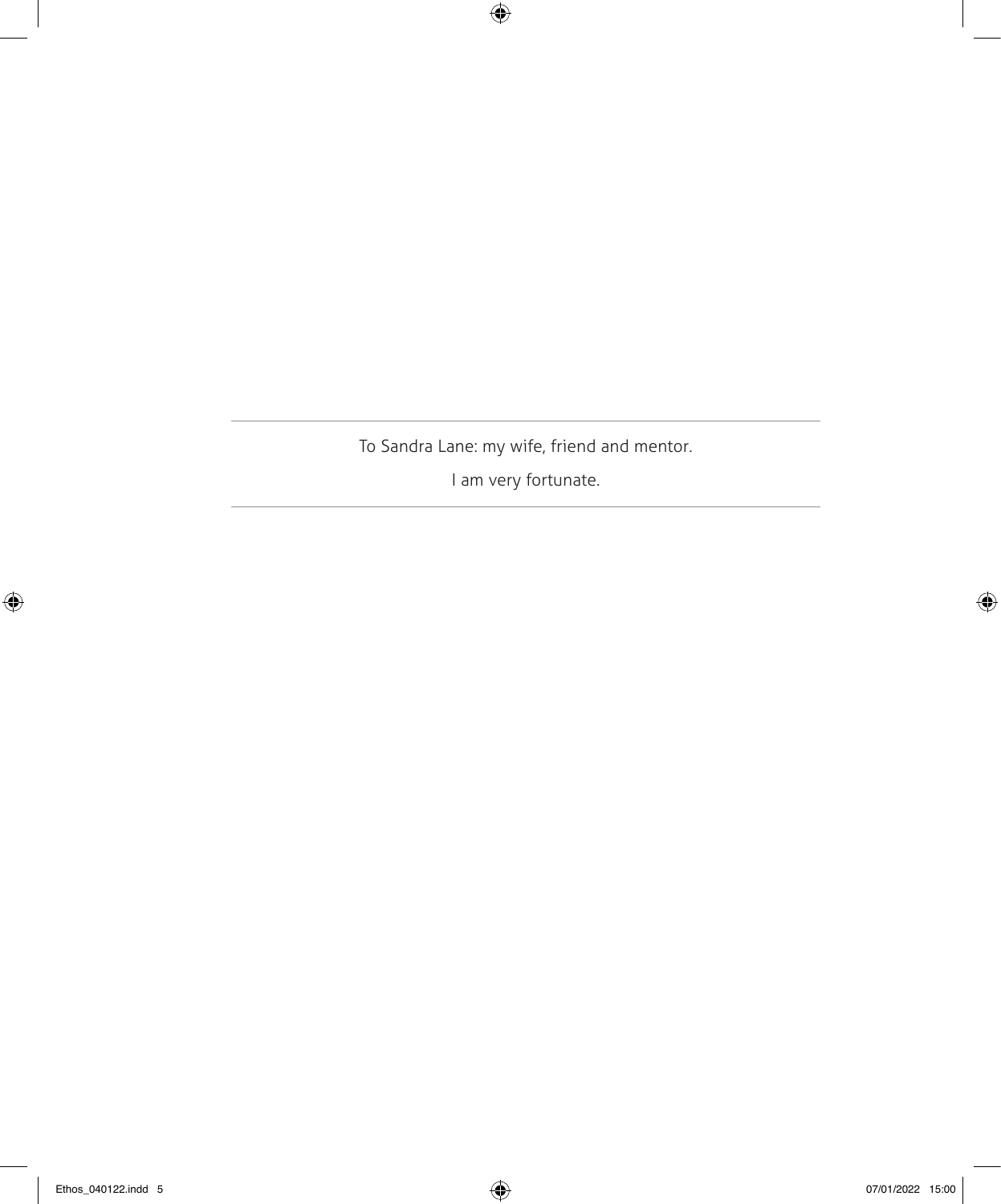# **Contents**

| Chapter 1: An Ethos of Insightful Leadership at All Levels <b>Manual Access 22 Times</b> 7 |  |
|--------------------------------------------------------------------------------------------|--|
|                                                                                            |  |
|                                                                                            |  |
|                                                                                            |  |
|                                                                                            |  |
|                                                                                            |  |
|                                                                                            |  |
|                                                                                            |  |
|                                                                                            |  |
|                                                                                            |  |
|                                                                                            |  |
|                                                                                            |  |
| Cog 2.3: The purpose of schooling and education $-$ a lesson on pragmatism $$ 61           |  |
|                                                                                            |  |
|                                                                                            |  |
|                                                                                            |  |
|                                                                                            |  |
|                                                                                            |  |
|                                                                                            |  |
|                                                                                            |  |
|                                                                                            |  |
|                                                                                            |  |
| Cog 3.4: Getting relationships right - making and maintaining  103                         |  |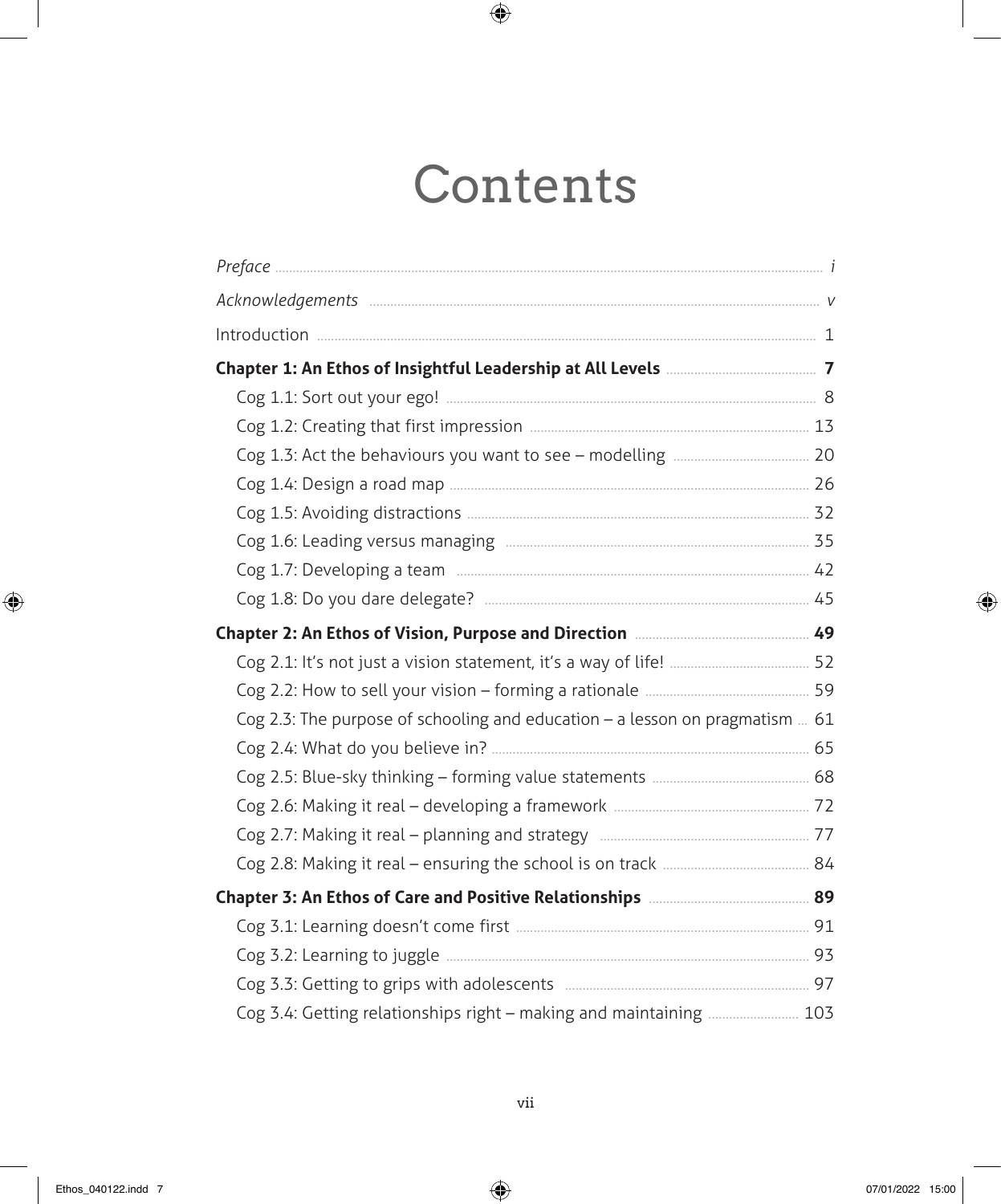| Cog 3.5: Getting relationships right – managing relationships when they   |     |
|---------------------------------------------------------------------------|-----|
|                                                                           | 112 |
| Cog 3.6: Getting relationships right - mending and/or moving on  119      |     |
|                                                                           |     |
|                                                                           | 135 |
|                                                                           |     |
|                                                                           |     |
|                                                                           |     |
| Cog 3.12: How concerned should we be about digital and social media?  151 |     |
|                                                                           |     |
| Cog 4.1: A sense of belonging begins with community buy-in <i></i> 163    |     |
|                                                                           | 168 |
| Cog 4.3: The blocks to creating a sense of belonging for young people     | 178 |
|                                                                           | 181 |
|                                                                           | 190 |
|                                                                           |     |
|                                                                           | 195 |
|                                                                           | 202 |
|                                                                           | 209 |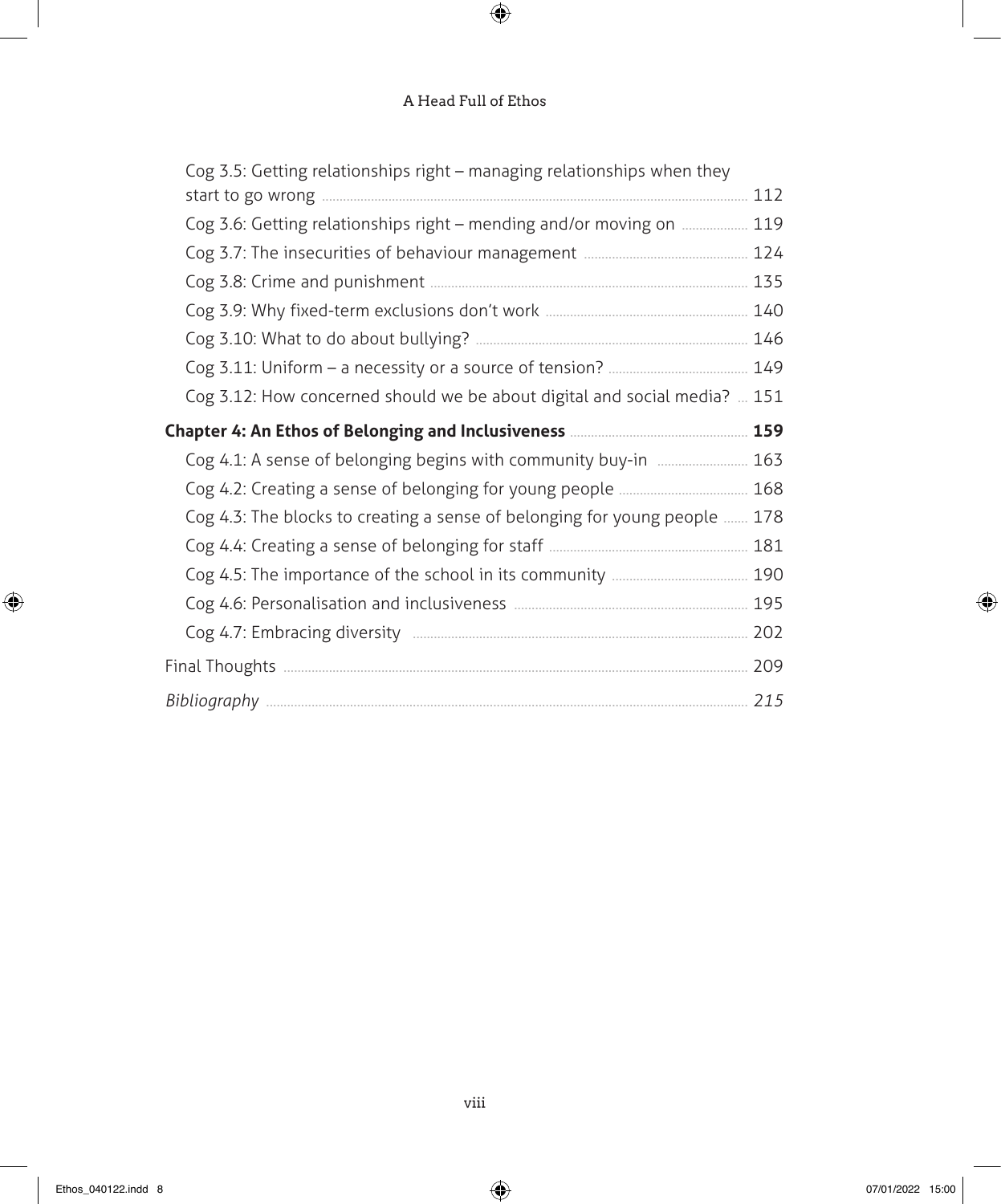# Introduction

#### Mae ethos ysgol yn addysg ynddo'i hun!

While working as a head teacher in Wales, I was searching for the perfect statement to go on the wall for all to see as they entered our school. I wanted the statement to relate to our school ethos, but nothing felt right until a chance discussion with another head led to him suggesting the Welsh saying above.<sup>1</sup> It translates into English as, 'A school ethos is an education in itself.' Immediately, I knew that this was the statement I had to have, and so I proceeded, without any negotiation or consultation, to have it printed in its Welsh form and up it went on the wall without further ado.<sup>2</sup>

Ethos (the Latin word for character) is, for me, the spirit and driving force behind every good school. It is the manifestation of a school's vision and its underpinning principles. It should enable every student who passes through the school to grow and develop before going on, hopefully, to flourish in life – providing the ethos is a positive one that encourages development and growth. The principles supporting the ethos of a school cannot be ignored, and it is on this premise that I set about writing this book on leadership and school improvement.

Whether you are an early career teacher or an experienced head, on completion of your first walk around a school you will have felt its ethos. During this walk, you may have picked up hints about the nature of the school. Some of these will have been unconscious: perhaps the way the receptionist greeted you when you first entered the building, the relaxed way the staff spoke to the students or the congenial atmosphere at lesson changeover. Other aspects of the school ethos will have hit you directly: the wall displays of students' work, the posters or signs with messages (such as the one I placed at the entrance to our school), the photographs of students taking part in sport or performances, and the school vision displayed in prominent places. In short, when we consider the ethos of a school, there are

<sup>1</sup> Thank you Edward Jones, the head of Pencoed School (at the time of writing).

<sup>2</sup> The reason for having it printed in Welsh was to encourage people to ask what it meant (if they didn't understand Welsh); consequently, it has inspired much thought and discussion.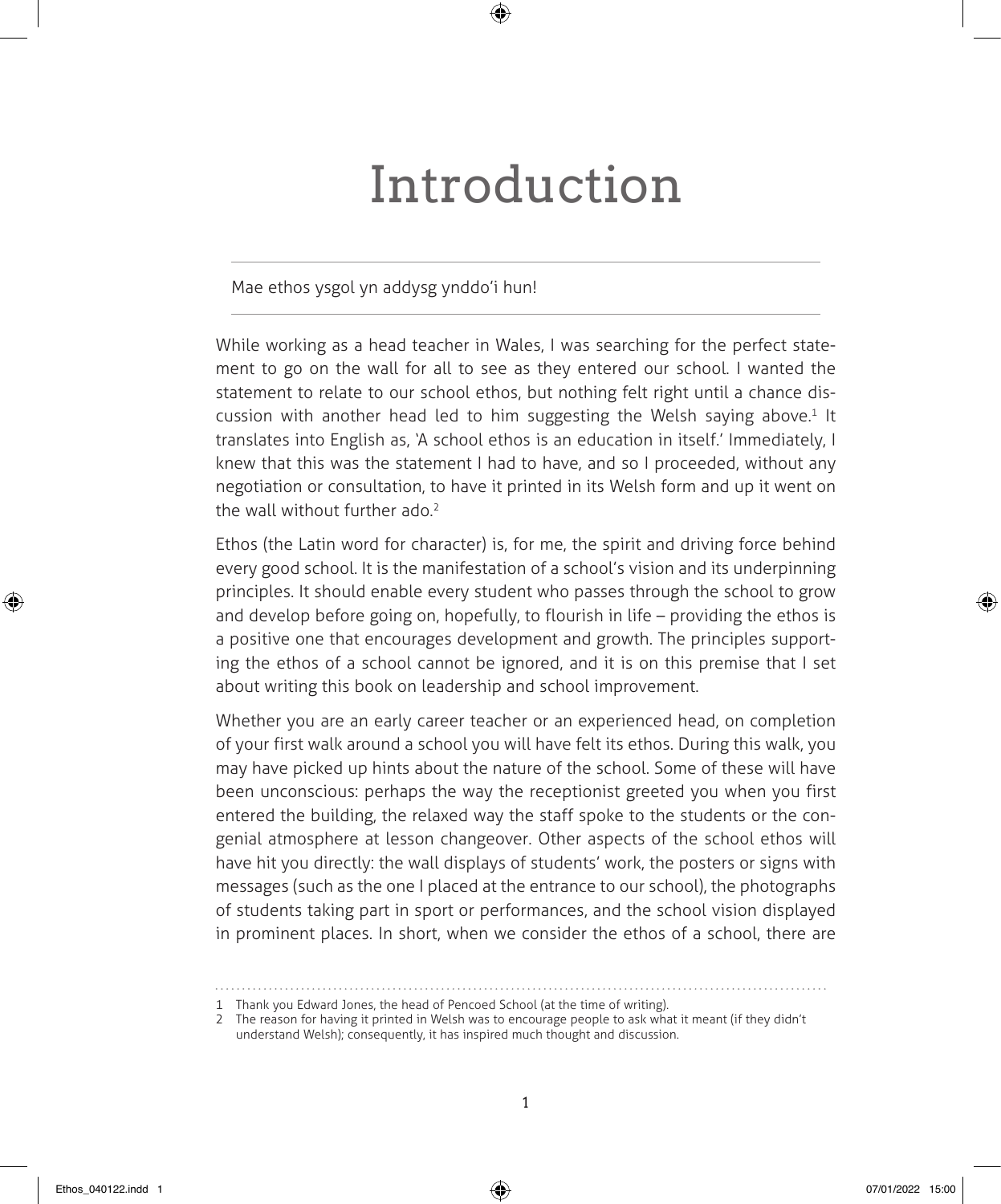countless constituent parts and interactions which work together to form the school's character and spirit.

*A Head Full of Ethos* examines the first steps towards creating a sustainable school ethos which will become the bedrock on which a school inspires its students to flourish and its staff to grow professionally. Although it is primarily a book about headship, it is not just for head teachers. Every member of staff in a school has been appointed to help improve the outcomes for the students – and a positive and consistent school ethos is central to this. For example, if you are a head of department (or aspiring to be one), the same principles that we apply to school development can also be applied to creating a positive and productive ethos in your department.

This requires a deep understanding of the relationship between the school's vision, its underpinning principles, and how this translates into the strategic direction and day-to-day operations of the school. This deep understanding will, in turn, assist you in identifying aspects of the school that are not working so well. It will either give you the tools to deal with these impediments, which are consistent with the principles by which the school abides, or it will provide your head teacher and senior leadership team (SLT) with important feedback about the running of the school. Multi-academy trust (MAT) executives can't lead multiple schools in isolation and neither can school leadership teams; they both need the support of every member of staff.

We all have a responsibility to be critical when necessary, but in order to do this we must be in possession of, and have a full understanding of, the guiding values and principles that sustain the school vision and its systems, processes and practices. The vision, values and principles upheld by the school are the roots of its ethos; these then germinate to form its systems, processes and practices. If head teachers set out to develop the ethos of a school, or if teachers and heads of department try to contribute to the school ethos, they must bear in mind the following: the ethos of a school and the values and principles underpinning its vision are, or certainly should be, congruent with each other. In other words, working in harmony and never coming into conflict. This is one of the reasons why the subsections of this book are described as cogs (more on this below).

Congruence requires clear leadership, which we will explore in more detail in Chapters 1 and 2, but for now it is enough to say that the consistent application of a school's principles will help to form a strong, positive school ethos, leading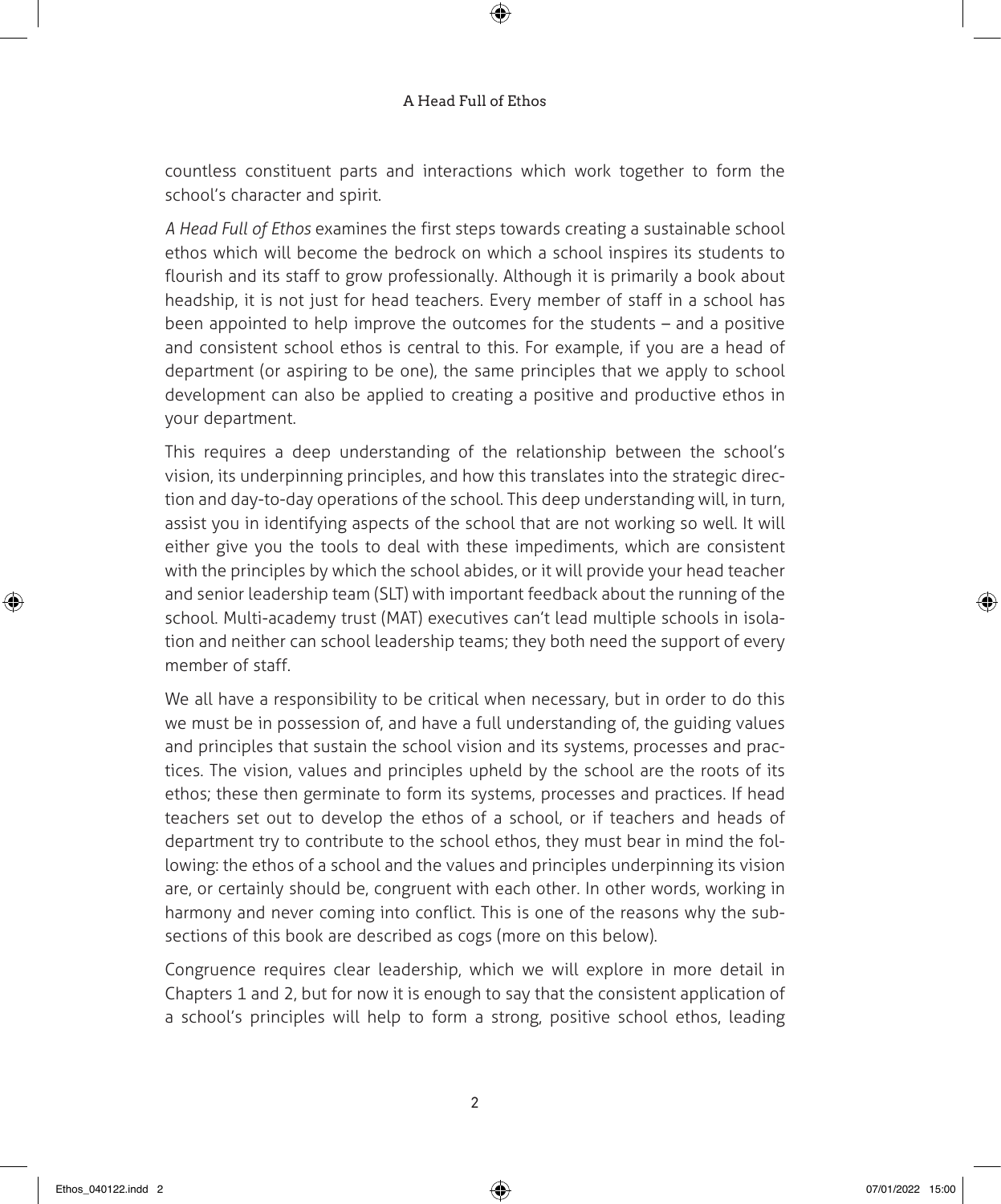directly to improved outcomes for the school and its students. Conversely, if there is no clear and consistent ethos, the school will feel disjointed (especially if core principles conflict with one another) and it will become an unhappy working environment for staff and students. Ultimately, this will be detrimental to school improvement and student attainment. At worst, it can cause a school to dramatically fall apart as, sadly, I have witnessed in the past.

For me, happiness is a wide-ranging and vital component of outstanding, flourishing schools. For the school community as a whole, it can range from the degree of congeniality and positive working relationships that exist (as we will explore in Chapters 3 and 4) to the purpose and aims of the school – that is, its nature (Chapter 2). For the individual, it can mean the level of security (in respect of physical safety or job security), individual esteem and aspiration.

This book will focus on how a school can move from being unhappy and directionless to becoming a school that has direction and purpose and is mostly happy. I certainly won't fool myself, or you, that schools can be entirely happy all of the time. However, there is no reason why it is not possible to maintain a consistent direction and purpose.

Reflecting on my three headships, I have come to realise that in each school I have focused primarily on four aspects of ethos. Each of these form a chapter in this book: insightful leadership (Chapter 1); vision, purpose and direction (Chapter 2); care and positive relationships (Chapter 3); and belonging and inclusiveness (Chapter 4). Yes, I have worked hard to develop the quality of teaching and learning in the classroom, but these foundations of ethos are where real and lasting change can happen in a whole school and to all the students. Without these four focal points, fantastic teaching and learning may exist in the school but the children are hostages to fortune. They are dependent on the attributes of their teachers, and not everyone will be guaranteed the same quality of experience in all facets of their school life.

*A Head Full of Ethos* will look at each of these four areas in turn. There is no particular right or wrong place to start because much of what I consider in this book developed concurrently. However, what each of the four topics have in common is that they all return to first principles. Consequently, this book attempts to answer the following questions:

What are the basic principles of leadership, regardless of which model you select?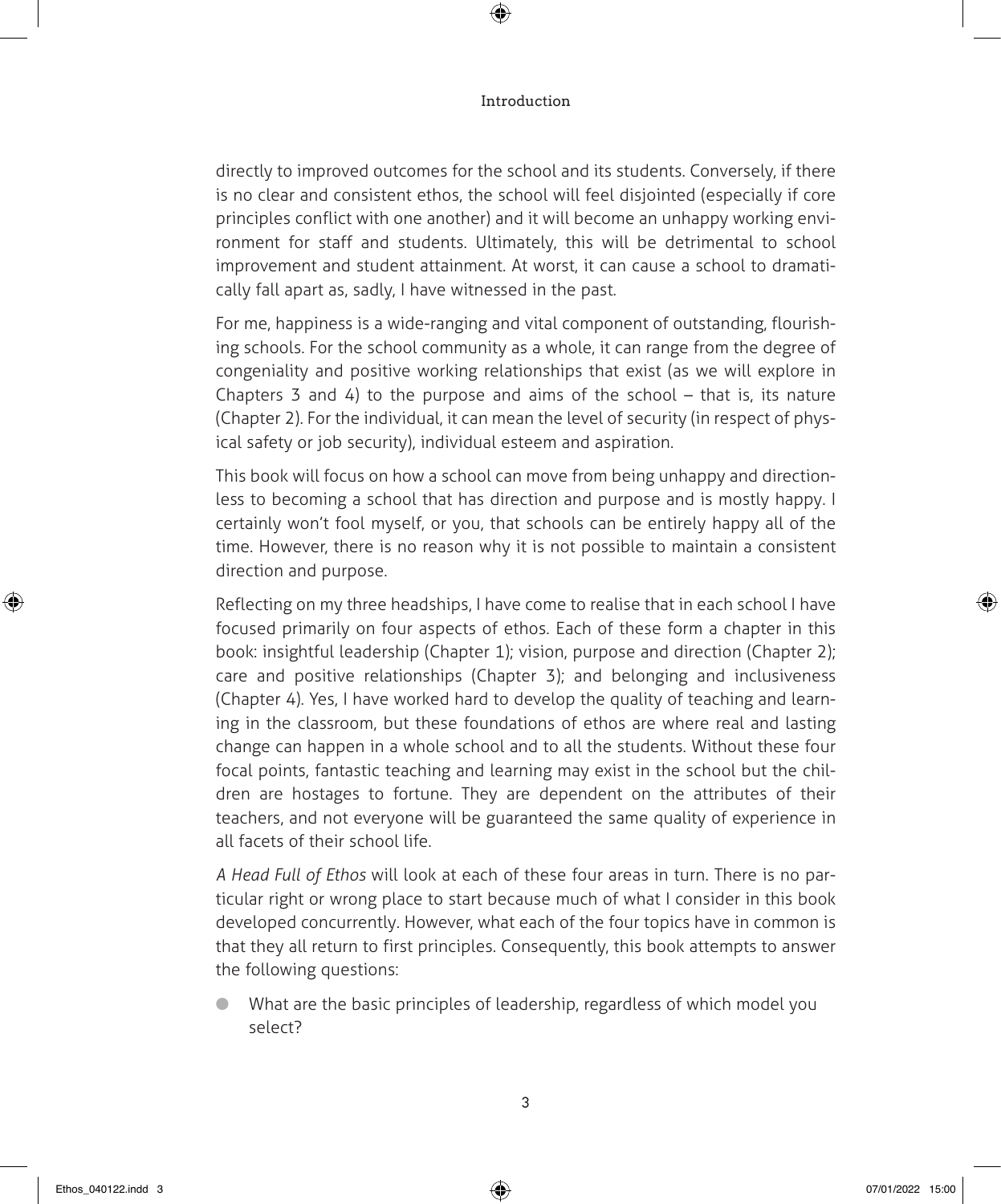- What are the axioms or uncontested maxims of schooling that every school vision and its underpinning principles should contain?
- What do you need to know about the basics of making, maintaining and managing good relationships?
- What are the key components that make a school inclusive and create a sense of belonging?

Understanding or reacquainting yourself with these fundamental principles will empower you as a leader or a teacher.

This book also asks you to reflect on what you believe in and how you conduct yourself. It focuses on the conscious, strategic and planned practices that reflect our ethos – for example, developing the vision, purpose and direction of the school and the way this comes together through leadership at all levels. The book also encourages you to focus on the day-to-day way you comport yourself at school and the level of care, inclusiveness and positive relationships which contribute towards a sense of belonging and which, in turn, bring the whole school community together.

It is not neat. There are crossovers here but nothing in education is neat; one of the reasons I have chosen to call my subsections 'cogs' is to reflect the holistic and interconnected nature of schools. $3$  It is important that you keep this concept to the forefront of your mind as you progress through the book. It is also the reason why I have subtitled this book 'a holistic guide to developing and sustaining a positive school culture'. Everything connects, so we must ensure that the cogs operating in schools really do work together and don't cause abrasion or bring about a grinding halt to progress. Rather than there being a number of vaguely related but discrete tasks with conflicting values and contradictory accompanying behaviours, a successful school ethos – with all its myriad systems and practices – should incorporate the same consistent values and principles throughout. They are the oil that keeps the cogs turning.

<sup>3</sup> I borrow the concept of cogs from Michael Fullan, who uses them in his comprehensive framework for classroom and school improvement: Michael Fullan, Barrie Bennett and Carol Rolheiser-Bennett, 'Linking Classroom and School Improvement', *Educational Leadership* (May 1990): 13–19 at 15. Available at: http:// www.ascd.org/ASCD/pdf/journals/ed\_lead/el\_199005\_fullan.pdf. Thank you to Richard Jones, currently the head teacher of Ysgol Calon Cymru, who read an early chapter and pointed me in the direction of the cog concept.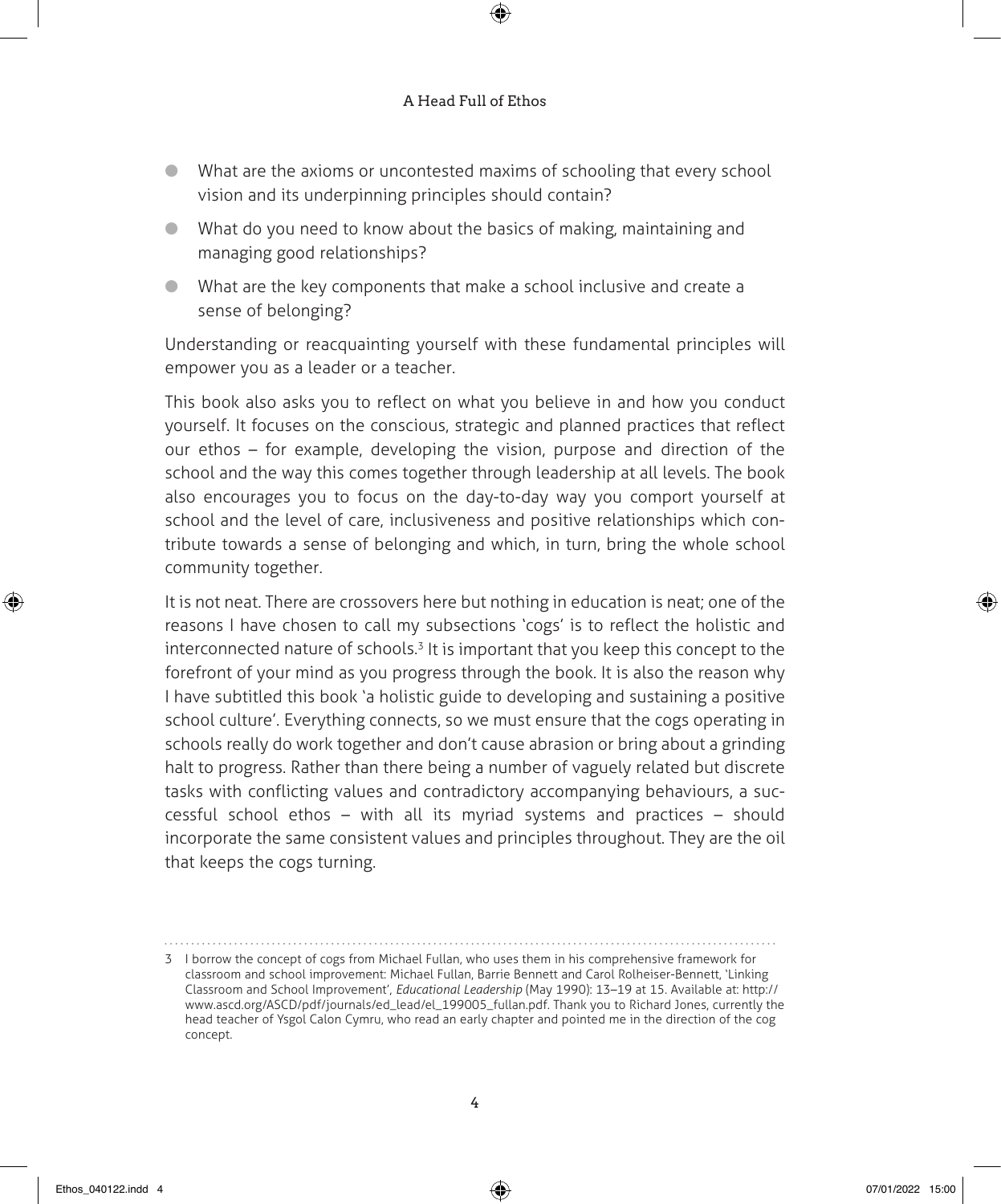#### Introduction

Before we progress further, there are a few additional points to bear in mind:

- When I refer to young people, I sometimes call them students, children or young people. The reason I use these different terms – and not just 'student' – is because, at times, I want to emphasise the fact that we are working with children or teenagers. Overusing the term 'student' or 'pupil' can lead to us unconsciously forgetting that these are emotionally charged and not yet fully formed individuals. They are – for want of a better way of explaining myself – different creatures to adults, and if there is one golden rule for teachers then it is never to forget this. Why refer to young people as students and not pupils? There is no real reason other than this is the term I have been most used to using in England, where children tend to be referred to as pupils in primary schools and students in secondary schools.
- I refer to schools as schools (rather than academies) and head teachers as heads (rather than principals) for no other reason than to ensure consistency.
- I am a secondary school teacher and so all of the examples in this book are from a secondary perspective. However, the principles discussed are also relevant to primary settings.
- I have only ever taught in schools in challenging circumstances, and so many of the examples I use are from these schools. Nonetheless, the principles and practices underlying most of what I explore in this book are equally applicable and relevant to any school.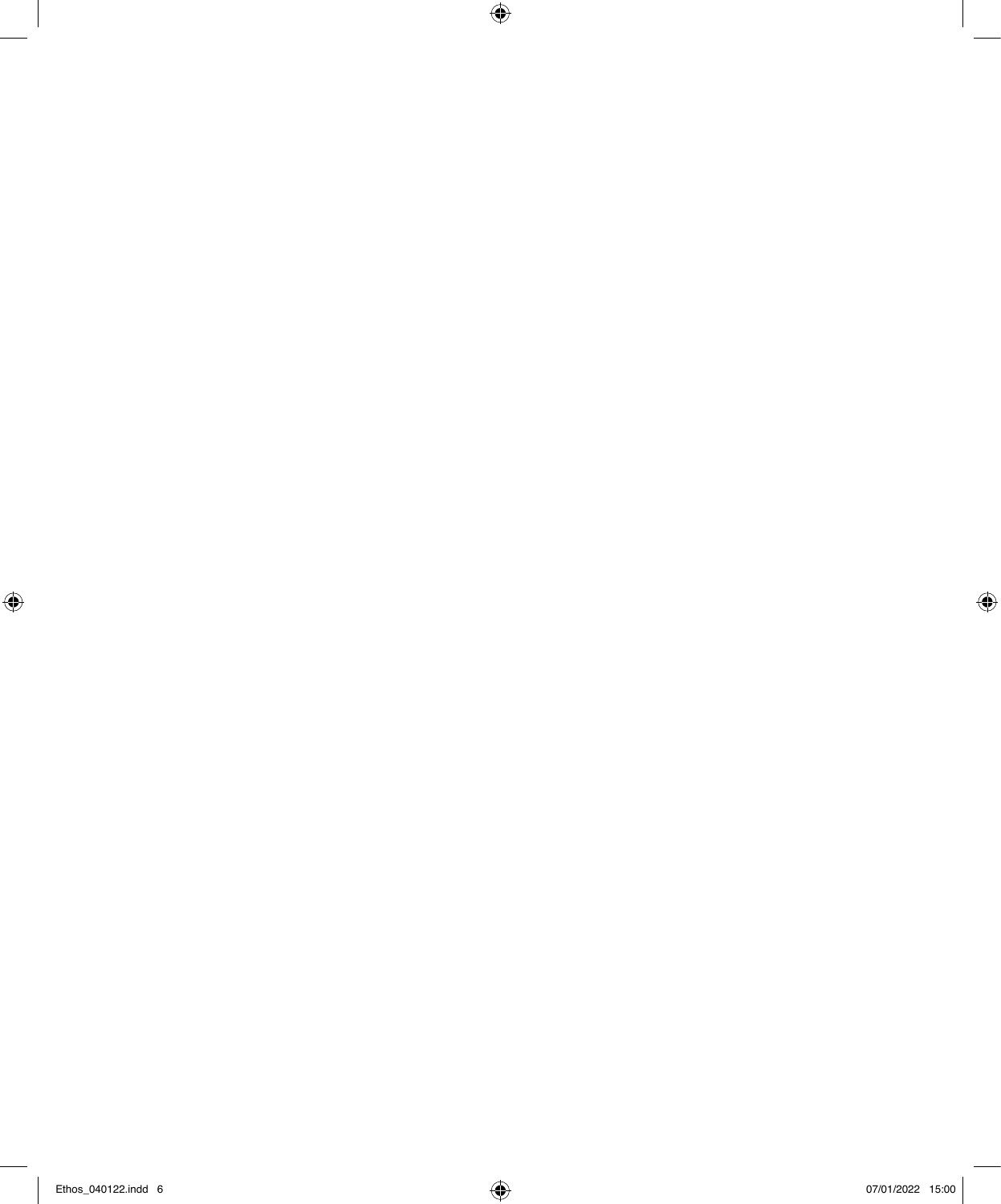### Chapter 1

# An Ethos of Insightful Leadership at All Levels

The leadership of a school sets the bar for ethos and keeps us on track when we stray off course. Conversely, leadership can also bring about a systematic breakdown and cause a school to lose all sense of direction, leading to a loss of confidence and respect from the community it serves.

It is the head who primarily sets the scene for a school, and although they require a team behind them to create a great school, nevertheless, they can singlehandedly cause it to fail. This also applies to leaders at any level: a head of department can inflict similar damage on their department and a teacher can quickly lose a productive working ethos in their classroom. In short, whether you are a school leader or a teacher just starting out, it is vital that you understand the nuances of leadership.

This chapter covers three areas which experience has led me to believe are at the core of all good leadership:

- 1 How you perceive yourself and how others perceive you.
- 2 Self-organisation, clarity and focus.
- 3 Understanding leadership and how this influences the way you work and relate to your colleagues.

To explore leadership fully and what it entails, we will unpick these three areas in the following ways:

- We begin in Cogs 1.1–1.3 by investigating the self: who you are, how people perceive you and how you model the behaviours you hope to see reflected across your school or department. Exploring these cogs will better equip you to answer the following questions:
	- › How do I perceive myself as a leader?
	- › How do others perceive me as a leader?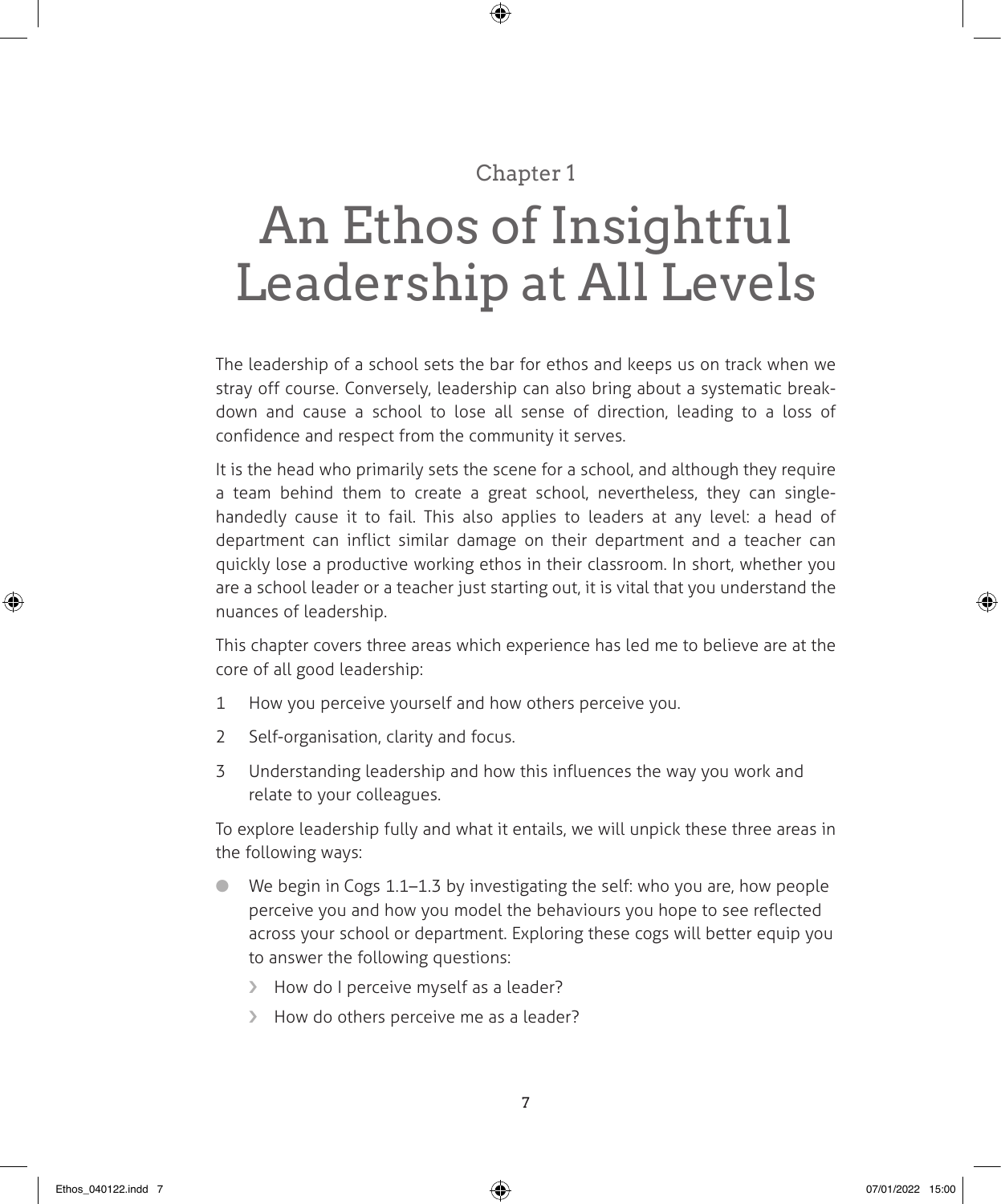- › How well do I model the behaviours I want to see?
- In Cogs 1.4 and 1.5, we look at how to organise yourself as a leader, focusing on how you ensure clarity in your intentions, building a team around you and getting the most from them, and how to remain focused and systematic when it comes to school improvement and caring for your staff and students. These cogs will enable you to answer the following questions:
	- › How can I pace myself and others to ensure we do things well?
	- › How do I manage the expectations of others, especially those who hold us to account?
	- › How do I prioritise effectively and avoid the 'noise'?
- Finally, in Cogs 1.6–1.8, we explore the essence of leadership and working with people: how leadership differs to management, different models of leadership, building and leading a team and getting the most from those you lead. It is as much about understanding others – knowing their strengths and being sensitive to their needs – as it is about simply managing them. These cogs will help you to answer the following questions:
	- › To what extent am I a leader compared to being a manager?
	- › What attributes should I look for in my team? Do they complement my own?
	- › How do I enable others to grow through effective delegation?



Cog 1.1: Sort out your ego!

I had four pressing worries as I walked tentatively towards the entrance of the school on my first day as a head teacher:

1 *I wanted to make a lasting impression*, describe my hopes and aims clearly and, hopefully, inspire the majority. I thought of all the heads I had worked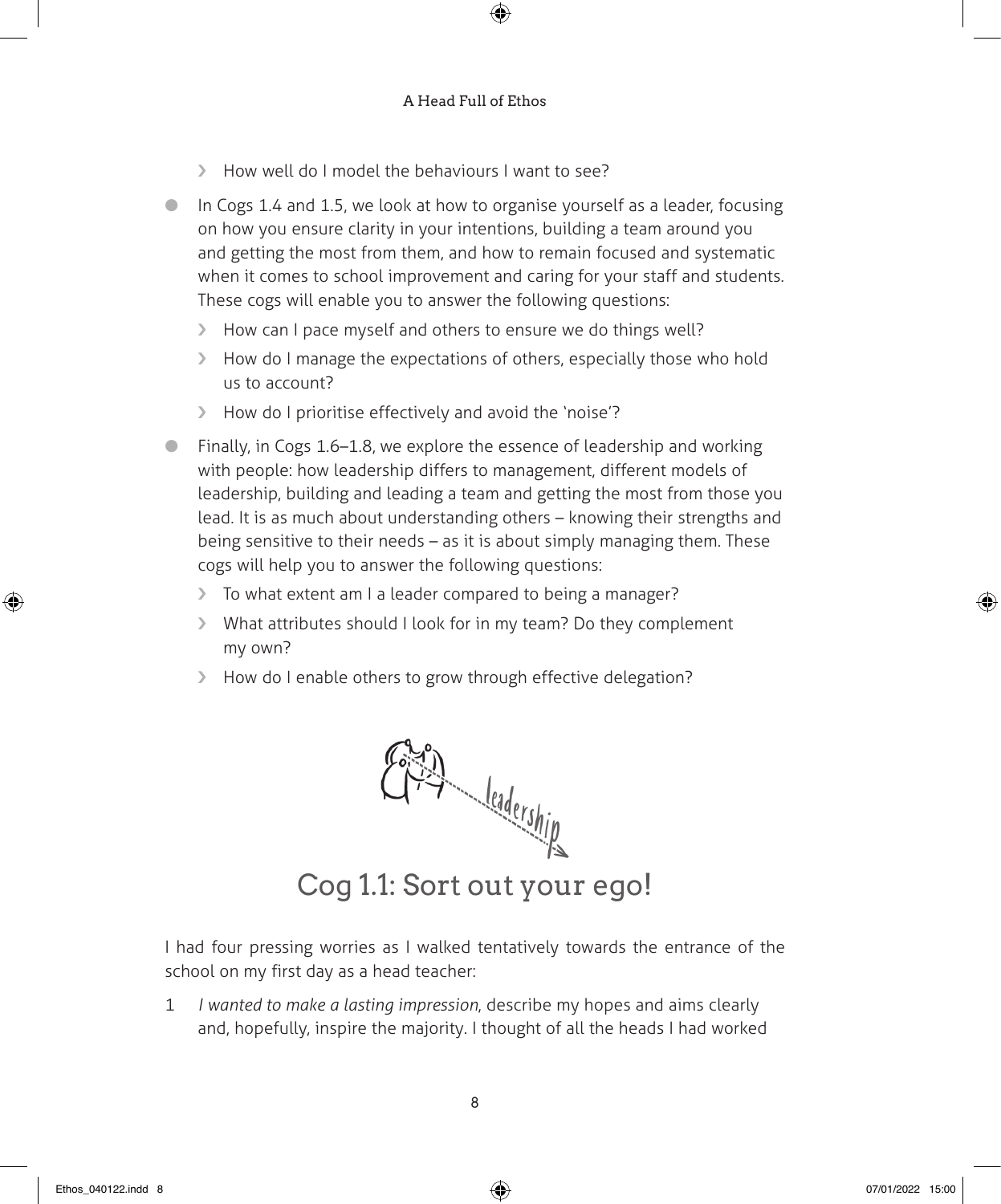under and their first presentations to staff, either as a new head or at the beginning of the year; so many of them were inspirational. Would I create that same lasting impression?

- 2 I thought about the head in my own children's school whom I knew quite well. Although she loved the job, she told me that the big difference between being a deputy and a head was that all eyes and ears are on you and *the burden of responsibility never goes away*. Even when you are lying on a beach on holiday, the responsibility is there, always creeping up on you just as you begin to relax. Every word you say will be picked up on and dissected.
- 3 The head in my previous school had left me in charge of the school for three weeks while he took part in an educational study trip. It was frightening how much you can change the ethos of a school in a few short weeks. I didn't wreck the place but there were certainly some subtle differences around the school which he noticed on his return. It brought home to me *the influence – and, dare I say it, power – a head can hold*.
- 4 I was a short, bald Italian man with a strong Scottish accent. I had struggled with dyslexia at school and university (until computers came along and transformed my life – but that is another story). Even though I had been successful as a deputy head, I couldn't shake off the memory of an assistant head who, when showing me around the school for the first time, led me into the staffroom and announced in a loud but cheery voice: 'If you're wondering who this funny little man is, whom I have been showing around, this is your new deputy head.' With a smile, she then led me off to meet some students, oblivious to my bruised ego. In short, I had a very bad case of *imposter syndrome* (something I have never really been able to shake off but have learned to live with, as we will see in Cog 1.2).

That first training day in September was top of the charts when it comes to scary. I had met most of the staff during the previous term, but not formally. This would be my first moment as a proper head teacher. The fact that the school had been put into special measures following a damning inspection report didn't worry me. Nor did that year's exam results – placing it as the seventh lowest performing school in the country – make me want to run. Nor the fact that it had the highest exclusion figures in the country. Not even that it had been closed and was due to reopen with the same staff and students as an academy. We were to move into a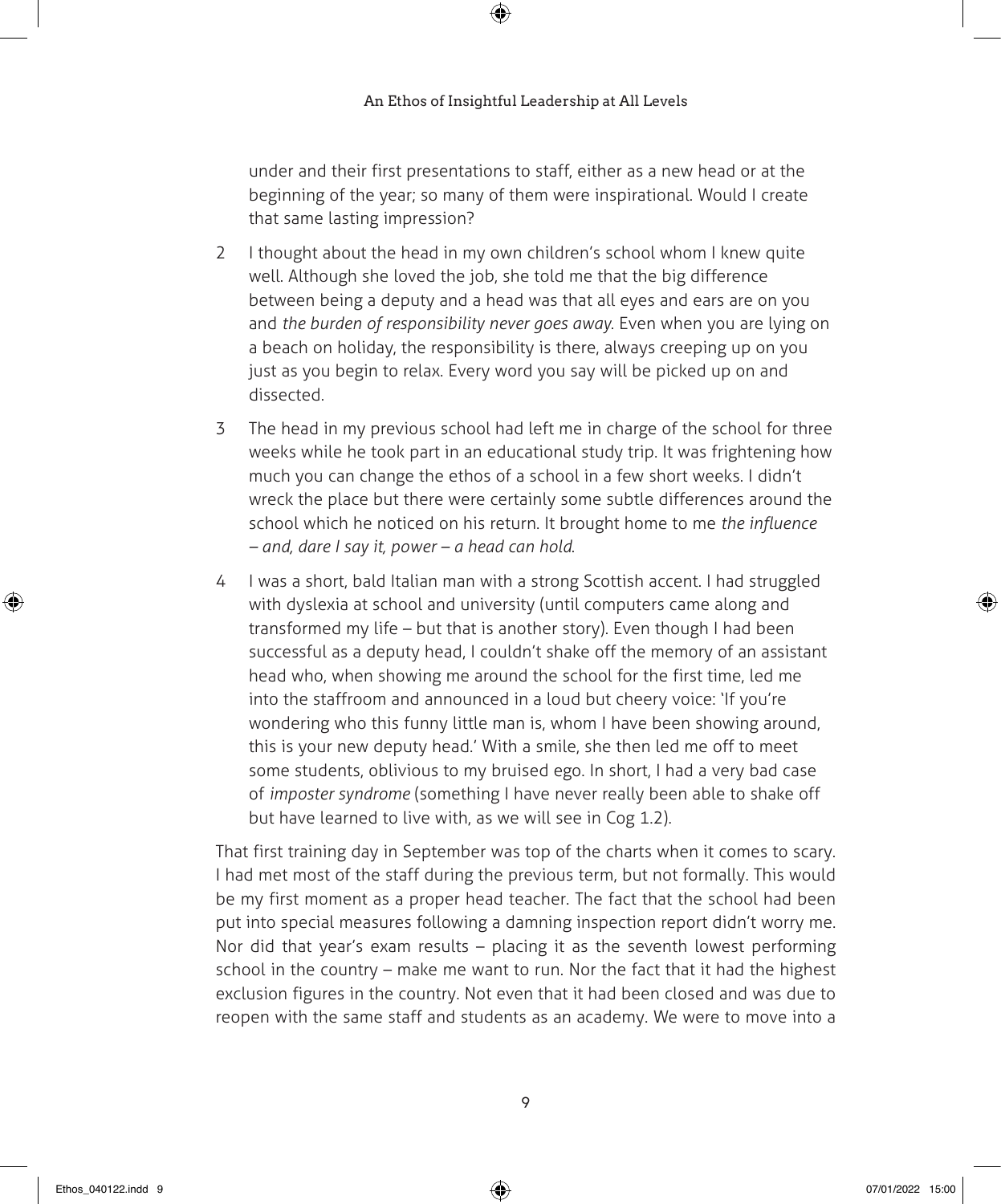new building for the first time, with all the unknowns that would bring, but I knew I would cope with that. Just for good measure, there was also a police order in the local area that banned groups of more than three young people from gathering at any one time due to running battles with rival gangs on the streets outside the school. All of this was fine; I would handle it.

Nope, the things that worried me were all about me, me, me.

Perhaps you have decided that you want to be the head of a school or maybe a head of department. You feel ready for the role and the responsibility that goes with it. What you may not be so ready for is how best to handle the focus that will be on you constantly. How will you cope with almost everyone agreeing with you on a daily basis (to your face at least)? How will you manage being the centre of attention? How aware will you be of any changes in your own behaviour following your first successes or failures? And if the adulation is all going your way, how will you respond when someone disagrees with you? Will you recognise when your behaviour begins to change at home or with friends? These are all the little things that could tip the ethos in your school or department in one direction or another.

What I am describing here concerns the ego. The Latin word for 'I', it is often misinterpreted and misused. The standard definition for the term ego is 'Someone's … sense of their own worth. For example, if someone has a large ego, they think they are very important and valuable.'1 However, the term was first brought into common usage in the translations of Sigmund Freud.2 Freud described the ego as 'that part of the id which has been modified by the direct influence of the external world'.<sup>3</sup> The id can described as 'the impulsive (and unconscious) part of our psyche which responds directly and immediately to basic urges, needs, and desires'.4 For example, when babies are born they are all id; as the baby matures, so does the ego in order to modify behaviours according to reality.

In the standard sense, I used to think that I didn't have much of an ego because I had a million insecurities and rarely pushed myself to go for promotions. What I

<sup>1</sup> See https://www.collinsdictionary.com/dictionary/english/ego.

<sup>2</sup> Freud actually used the German word '*es'* to describe the part of the self that is responsible for decision-making: see Lauren Guilbault, 'What's the Best Way to Define Ego?', *BetterHelp* (7 May 2021). Available at: https://www.betterhelp.com/advice/willpower/whats-the-best-way-to-define-ego.

<sup>3</sup> Sigmund Freud, 'The Ego and the Id', in *The Standard Edition of the Complete Psychological Works of Sigmund Freud, Volume XIX (1923–1925): The Ego and the Id and Other Works* (London: Hogarth Press, 1961 [1923]), pp. 1–66 at p. 25. Cited in Saul McLeod, 'Id, Ego and Superego', *Simply Psychology* (25 September 2019). Available at: https://www.simplypsychology.org/psyche.html.

<sup>4</sup> McLeod, 'Id, Ego and Superego'.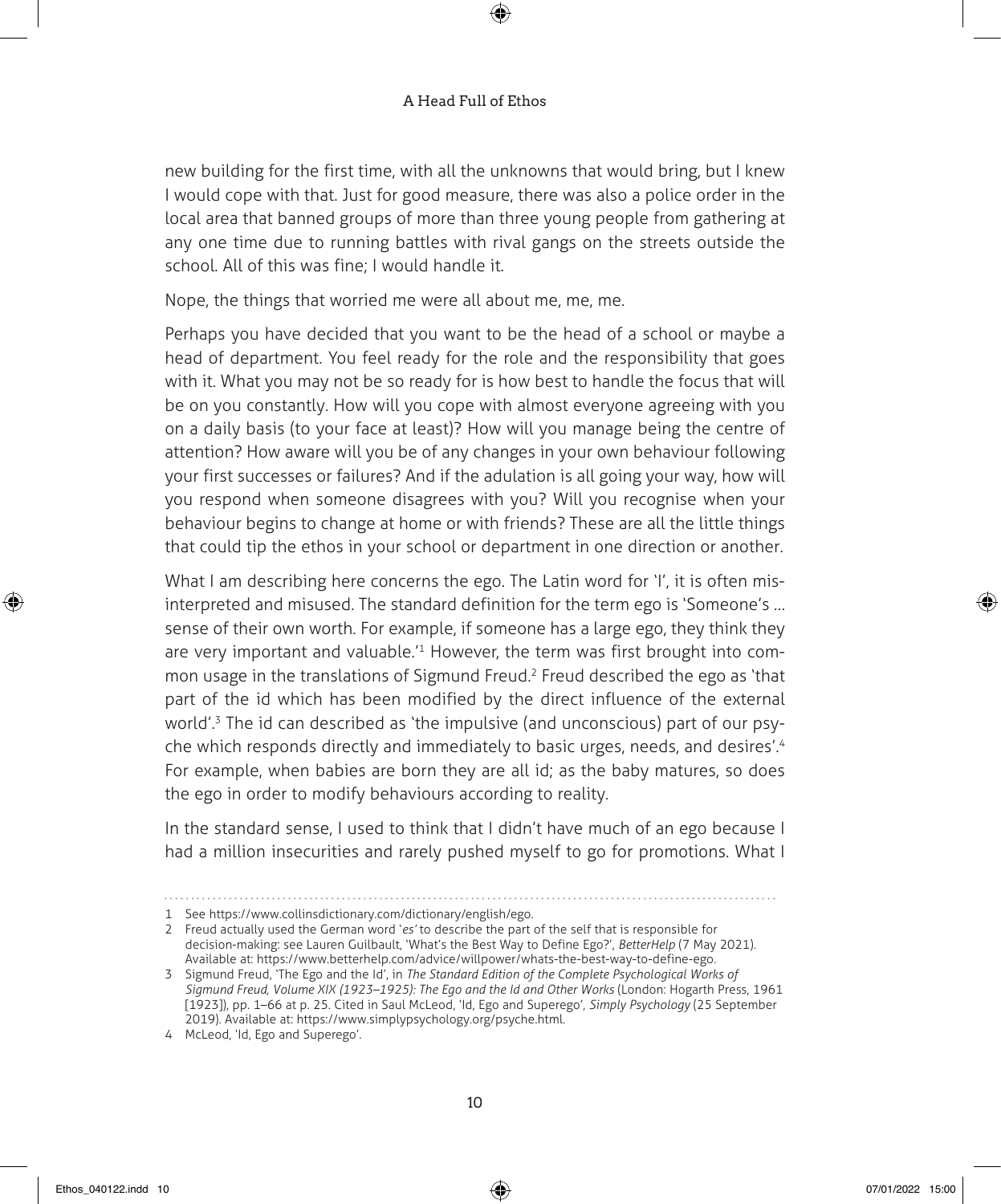actually had, if we use Freud's definition, was a healthy ego. As a head of department, I remember once telling a colleague that I would never go for a senior leadership role. My colleague's reply was, 'You should only think about going for the next stage when you feel ready.' This was my ego working as it should. An unhealthy ego that is not in check can lead to poorly judged actions – for example, we may refuse to be proven wrong in an argument with someone to whom we feel superior. Even though we know we are mistaken, we may argue to the bitter end. Conversely, if we feel overly inferior, we may give up too easily, even though we know we are right.

It would be fair to say that all prospective heads have a degree of egotism which enables them to feel confident, strong and, quite possibly, superior enough to apply for headships. This self-belief may stem from a healthy ego which draws on past experience or from an unshakeable and/or irrational self-assurance which may arise from an unhealthy ego. This elevated ego may have its advantages but they are limited.

The problem arises when we want to do it *our* way and close our ears to advice from others. After all, we have come into the job wanting to lead a school or department with a degree of autonomy. Many of you may have spent most of your professional life thinking that you could do it better and criticised every little thing that every head has ever asked you to do. However, during your time as a teacher and as a middle or senior leader, if you have learned anything, it should be that we are only human – everyone makes mistakes. We need to listen to advice and weigh up all sides of a debate before deciding on a course of action. Easy to say, but the unhealthy part of our ego can grasp the upper hand, resulting in us pushing ahead with our own beliefs and ignoring other voices.

This is where the tension comes in. A certain degree of ego is necessary when it comes to leadership. Someone has to have enough belief in themselves to make the final decision. In an emergency situation, we cannot wait for a democratic decision-making process to occur before any action is taken. Having said that, it is important to remember that ego shouldn't be the driver when it comes to making decisions. As soon as you put yourself on a pedestal, you lose touch with the ebb and flow of day-to-day life in your school.

Let us take an example which affected me during a heatwave in 2018. With temperatures rising above 30 degrees, the pressure was on us to allow students to wear their PE kits to school (four weeks before the end of term). Some schools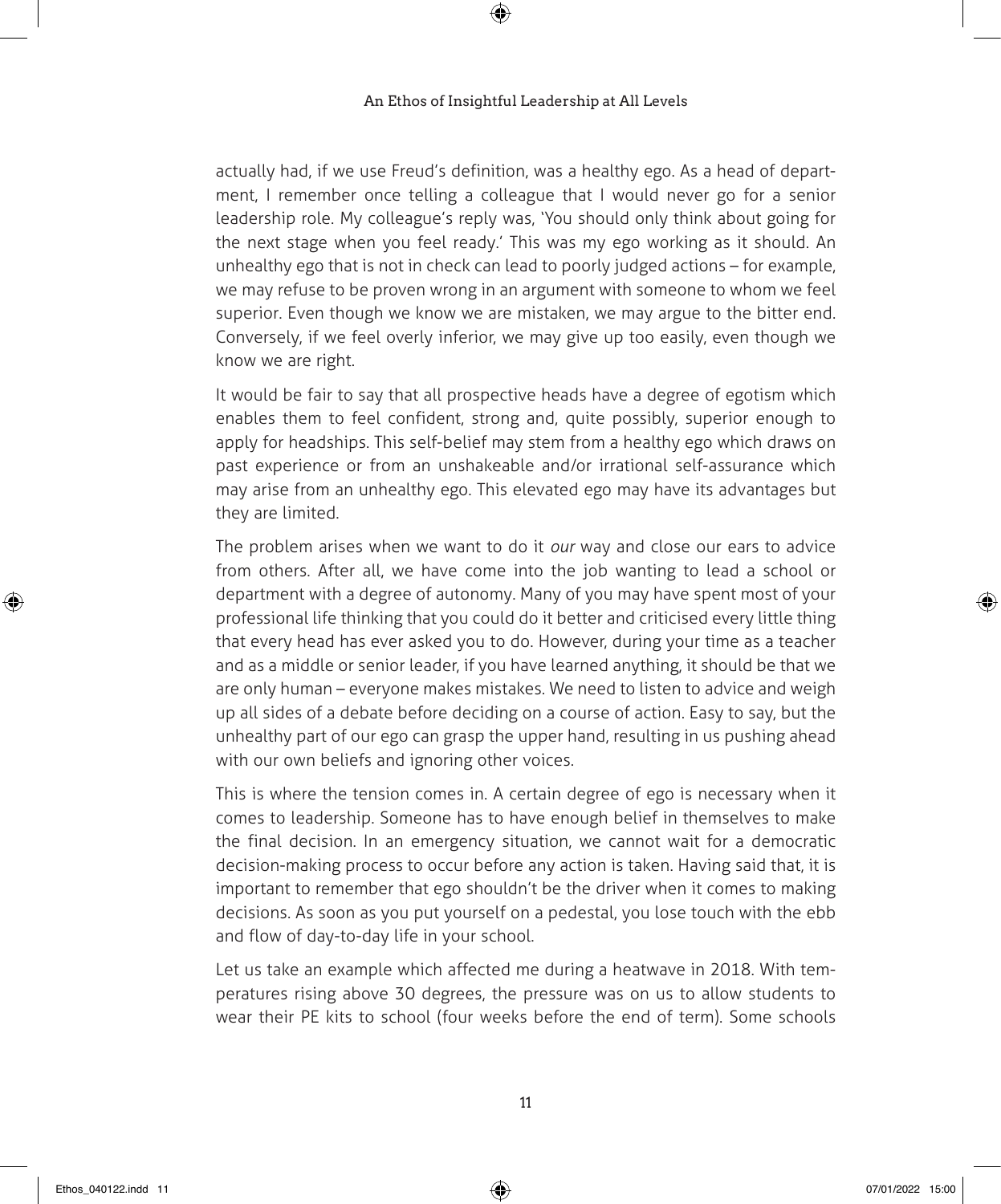were relenting and the national media had picked up on the story. My first reaction was to say no: everyone should remain in normal school uniform – including staff, who were starting to wear flip-flops and other attire which were not what I would have expected in a professional-looking workforce. While some of the senior team and staff were in favour of relaxing the rules, many had started to argue otherwise. Parents were also beginning to inundate us with requests. The easy option would have been to give in and let the students come into school in their PE kit. However, I remained consistent with my initial reaction and insisted that our students continue to wear their uniforms, albeit without a blazer if they wished. The heatwave carried on for the remainder of the term, but within a few days of the initial demands being made, things had died down and the students continued to come to school in full uniform.

Why did I stick to my initial reaction? Was this an unhealthy side of my ego getting the better of me or was it something else? To answer this question it is important to consider my thought processes during this situation. Not only were other schools allowing their students to wear PE kits, but I also had the pressure of many parents and staff demanding that I should relent. However, I was aware there were still four weeks to go until the end of term, and we had worked very hard that year to ensure everyone was in uniform. Parents respected our uniform policy and I didn't want it to be undermined. I was also conscious that the media push these types of stories and then they disappear quickly. Finally, I felt that many would respect the decision to stay true to our uniform policy and I certainly didn't want to set a precedent for going back on policies.

If my resolve had been purely dependent on egotism, I probably wouldn't have stood firm. However, what served me well in this instance and caused my healthy ego to work appropriately was gut instinct based on experience. There is much debate regarding the worth of gut instinct. In *Blink*, Malcolm Gladwell describes how a snap decision or judgement is often much more effective than a decision based on a rigorous analysis of the facts.<sup>5</sup> While he also highlights the fallibility of this approach, there is much merit in what he says. When I first became a head, I used to always say when something didn't go as planned that 'I wish I'd listened to my gut feeling.' Frequently, I knew the decision I was making was wrong but I went with what the majority were telling me to do.

<sup>5</sup> Malcolm Gladwell, *Blink: The Power of Thinking without Thinking* (London: Penguin, 2005).